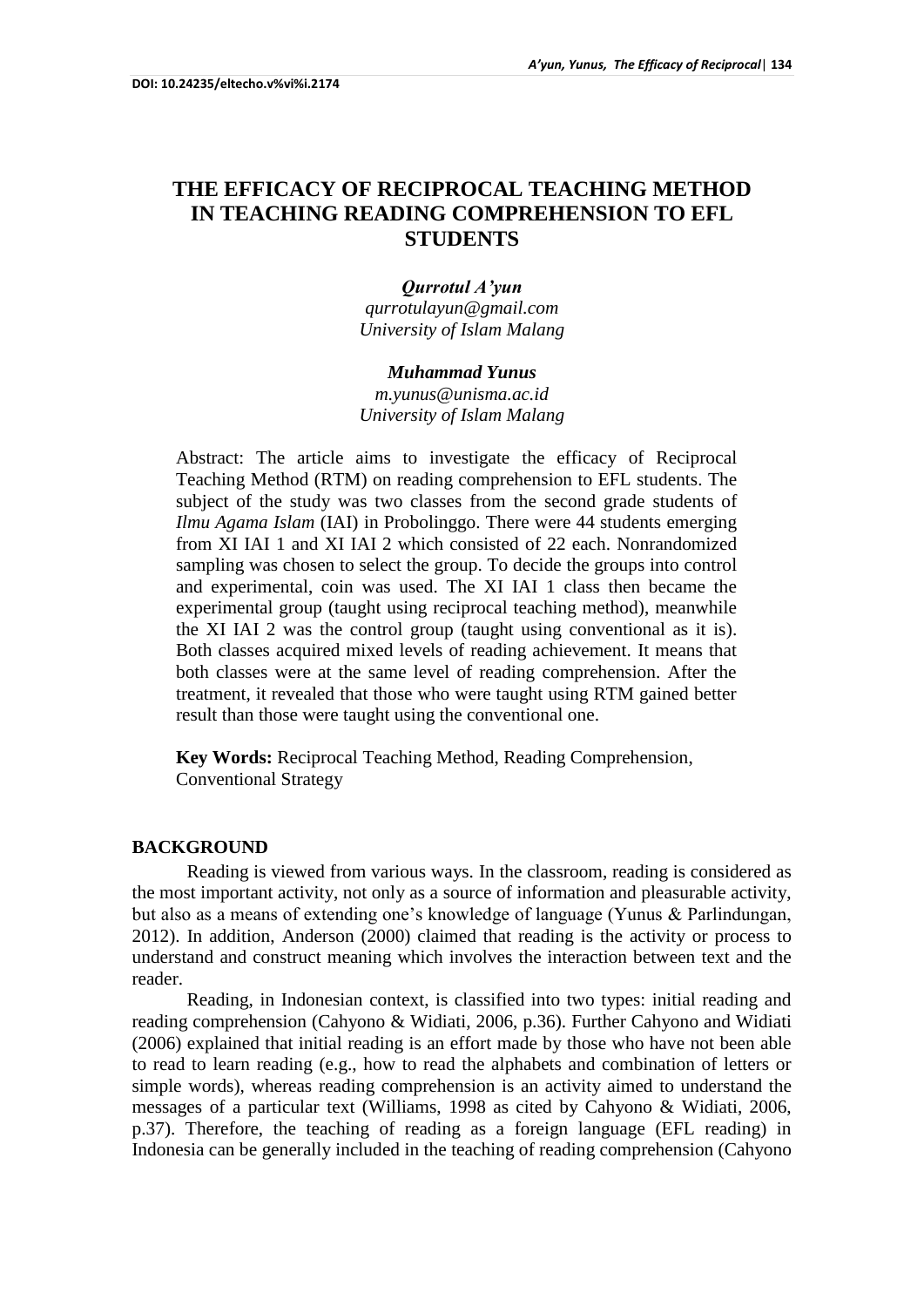& Widiati, 2006, p.37). It means that the activities of reading in the classroom put emphasis on understanding texts emerging from texts.

Pertaining to the practice of EFL reading, there are some models of the process of reading that are widely known: the bottom-up model, the top-down model, and the interactive model (Silberstein, 1987 as cited in Cahyono & Widiati, 2006, p.39). According to the bottom-up model, reading is a process of manipulating phonemegrapheme relationships as described by a structural linguist Leonard Bloomfield (Dubin & Bycina, 1991).

According to Harmer (1991:190),"reading is an exercise dominated by the eyes and brain." Meanwhile, Nunan (1991:64) argued that reading can be defined as a habit of the reader to do a process such as decoding written symbol, word, clause and sentence. The top-down model views reading as a process of reconstructing meaning, and it stresses comprehension of units of meaning larger than words and phrases. The proponents of this model include Kenneth Goodman and Frank Smith (Dubin & Bycina, 1991). The interactive model of the process of reading, puts together the earlier two models of reading, the bottom-up and the top-down. According to this model, reading involves the interplay of all meaning gathering activities. This interactive theory acknowledges the role of previous knowledge and prediction, but, at the same time, reaffirms the importance of rapid and accurate process of the actual words of the text (Carrell, Devine, & Eskey, 1988; Dubin & Bycina, 1991).

There are three levels of reading comprehensions (Rodli, 2015 as cited in Nimasari, 2016, p.120). Those are literal comprehension, inferential comprehension, critical reading or creative reading. Literal reading comprehension relates to finding information stated in the text, meanwhile inferential reading comprehension is about connecting ideas between one to another paragraph in a text. Different from those levels, critical and creative reading include one's critical thinking and awareness towards implicit ideas beyond the text. In line with this, Cahyono and Mukminatien (2011:58) stated that reading comprehension is the process of constructing meaning which involves readers' schemata. However, the readers integrate the meaning from visual information and non-visual information because they have an active process. It can be concluded that comprehension only focuses on understanding, so the reader can understand the specific information and the general information that they read because they succeed to construct the meaning of the text.

The theory of reading emerges into three; text structure theory, schemata theory, and metacognitive theory. Meyer (1975 as cited in Cahyono & Widiati, 2006, p. 40) stated that the structure of a text resembles a tree structure, where the more general information subsumes the more specific information in the text. Accordingly, the location of information in a text structure relates to the level of ease in remembering the information. Information which is more general (which is located in the upper level of the structure) is remembered more easily than the more specific information (which is located in the lower level of the structure). Meanwhile, the schemata theory says that a potential reader comes to read a text with something in his/her mind or memory, which is called 'schema', which means 'pre-existent knowledge of the world' (Cook, 1989 cited in Harmer, 2001: 199 as cited in Cahyono & Widiati, 2006, p. 41). Further Carrell (1988) argues that there are three kinds of schemata: linguistic schemata (i.e., prior linguistic knowledge), content schemata (i.e., prior background knowledge), and formal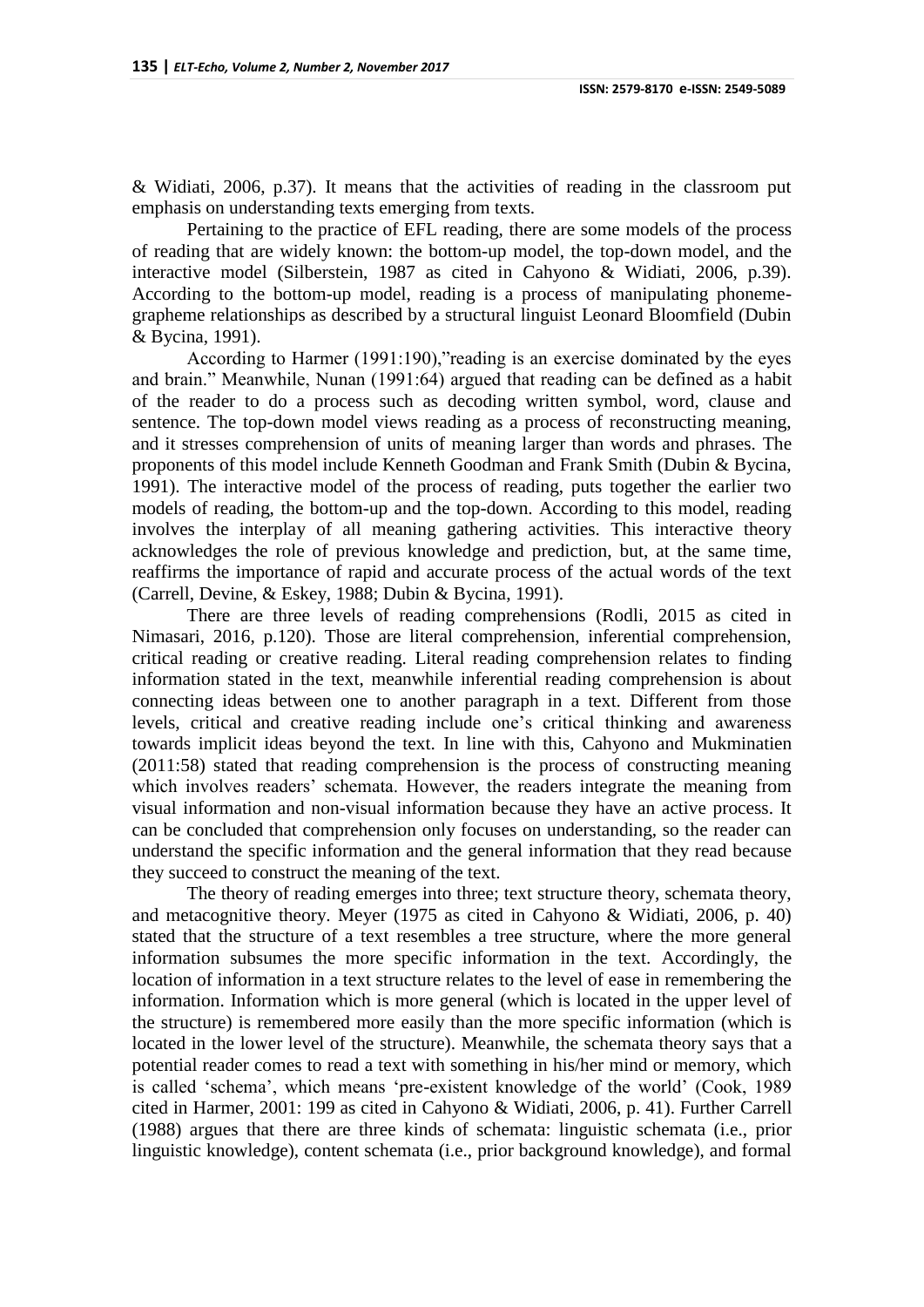schemata (i.e., knowledge of text structure). The metacognitive is about knowledge or regulation of cognition pertaining to planning, monitoring, and evaluating (Chaudron, 1988: 133 as cited in Cahyono & Widiati, 2006, p 42). According to Wade and Reynolds (1989), developing metacognitive awareness is an essential part of effective reading strategy instruction. Accordingly, effective and efficient readers are those who not only know what to read in order to comprehend a text, but also know how best to approach the text before, during, and after reading it.

Reading involves a complex process. To comprehend of the whole text, readers need to decode text and make interpretations. So, they have guideline in apprehending the text; also, their background knowledge will be on. To construct the meaning of the text, the readers must have some various strategies, methods and skills to interact with the text because they need to monitor and maintain their understanding of the text. Therefore, they must have skills to build meaning of the text as the result of their comprehension must appropriate with the context OECD (in Gay, 2005:1).

Choo, Eng and Ahmad (2011) stated that most of students face challenge when they read the text. They cannot build the meaning of the text because they only read the text without trying to know and comprehend the vocabulary that is unfamiliar for them. There are three main factors to overcome the students' problem. Those are: 1) the students' attention of the text; 2) their prior knowledge; 3) an active strategies to enhance their ability in apprehending the text; and 4) the strategy to help them in lack of comprehension (Palinscar & Brown 1984:118).

Due to this fact, some research found that many students are reluctant in the process of reading comprehension in the class even though reading is considered to be important language skill. Pertaining to this, Kweldju (1996 as cited in Cahyono & Widiati, 2006, p.49) found that students were not interested in reading their content area textbooks although they thought such textbooks were useful. She stated that reasons behind this lack of interest included students' limited background knowledge, inability to understand the content of the text, and complicated organizational structure of the text. Rukmini (2004 as cited in Cahyono & Widiati, 2006, p.49) hypothesized that the reasons behind students lack of interest in reading was students' unfamiliarity with various genres employed in reading texts. In her report of genre analysis, she found that most reading texts used in senior high schools were anecdote and descriptive texts. Firmanto (2005 as cited in Cahyono & Widiati, 2006, p.49) found that reading was considered a boring and stressful activity because of some factors such as unsuitable texts (e.g., due to the text length or unfamiliar vocabularies), teachers scarcity in employing pre-reading activities (e.g., explaining some difficult words or activating the students prior knowledge), and monotonous post-reading activities (e.g., answering questions based on the texts and retelling the texts).

To have better reading comprehension, teachers should have a method which is prepared well before it is applied in the classroom. The method will help students to make them easily in comprehending the text, and make them motivated to more focus in their learning activity. Furthermore, the researcher chose reciprocal teaching method for students' reading comprehension.

Palinscar (1986) stated that a reciprocal teaching method is created to increase the level of students' understanding of a reading comprehension which involves the interaction between students and teacher and students and students so that everyone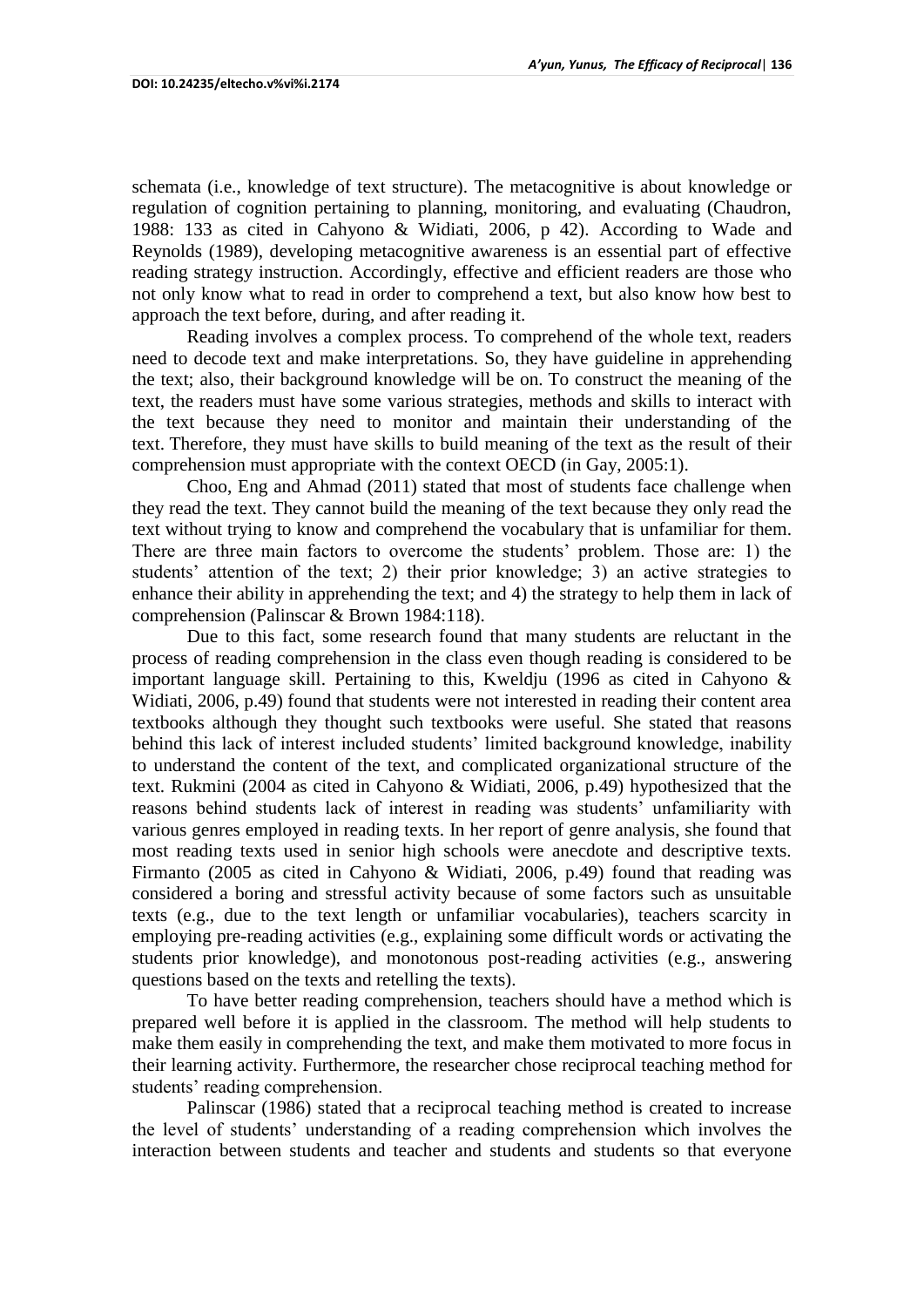becomes an active learner. Thus, they will give response to each other. Meanwhile, Manohar as cited in Norasih 2011, p.4), the reciprocal teaching method does not only support learners in understanding reading text but also in providing the opportunities for students to monitor themselves in their learning and thinking process. The purpose of reciprocal teaching method is to facilitate students in communicating and helping each other in their respective group for comprehending the text that is given by teacher.

Palinscar and Brown (1984) explained that reciprocal teaching method consists of four strategies that must be applied in learning activity to make a successful comprehending the text. Those are predicting, clarifying, questioning, summarizing, and that will be described as follow. Quoting from Palinscar and Brown (1984), the four strategies of reading comprehension are explained as follow.

Predicting is a guessing activity of a topic, picture or words. Before reading a text, learners have been able to deduce the content of the text by linking their experience. In addition, students will also be able to predict what will be discussed in the next paragraph related to the text they have read. After reading the text, students can combine their prior knowledge with the information they have read at the time so that it can confirm whether their prediction about the text is right or not.

Clarifying is to identify a vocabulary that is unfamiliar for them and difficult to find. In addition, clarifying is also used to justify the pronunciation of words so that learners must think critically to find a main idea and sub main point of the text. Such problems are often encountered by learners because the text is usually found the concept or structure of text that is unclear while reading. Therefore, learners need clarification to make everything clear in capturing the meaning of the text. This clarification can provide motivation for learners to overcome the problems they faced.

Questioning is based on the content of the text that is read, so students must concentrate on finding a key idea, and identifying information and facts from main idea of the text. This question can measure the level of students' deepening of the passage and can provide evidence to the teacher that the students have been able to construct and understand the meaning by creating his own question. This question also serves to guess the questions that come from the teacher.

Summarizing is a process of identifying what is important information and insignificant information of a text so that learners can reveal the main ideas and facts of a text by using their own language. Summarizing is also a form of the constructed meaning that is generated by the students and made into a concise statement which is important information from the text. It aims to ensure that students really understand the content of the text. In addition, summarizing can also encourage the enthusiasm of students in apprehending text that has a specific meaning.

This four reading strategies are useful tools for students not only help to construct meaning from the text but also help to monitor their reading, so they really understand what they are reading. And the four strategies mentioned earlier are in line with the theory of schemata proposed by Harmer (2011) and metacognitive theory of reading as proposed by Chaudron, 1988, p.113). Furthermore, RTM can facilitate learners to setting the focus, disturbance, dialogue, development, resolution, and morale as stated by Lian (2017).

Therefore, the article aims at investigating the efficacy of reciprocal teaching method affected on reading comprehension ability students. The hypothesis of this study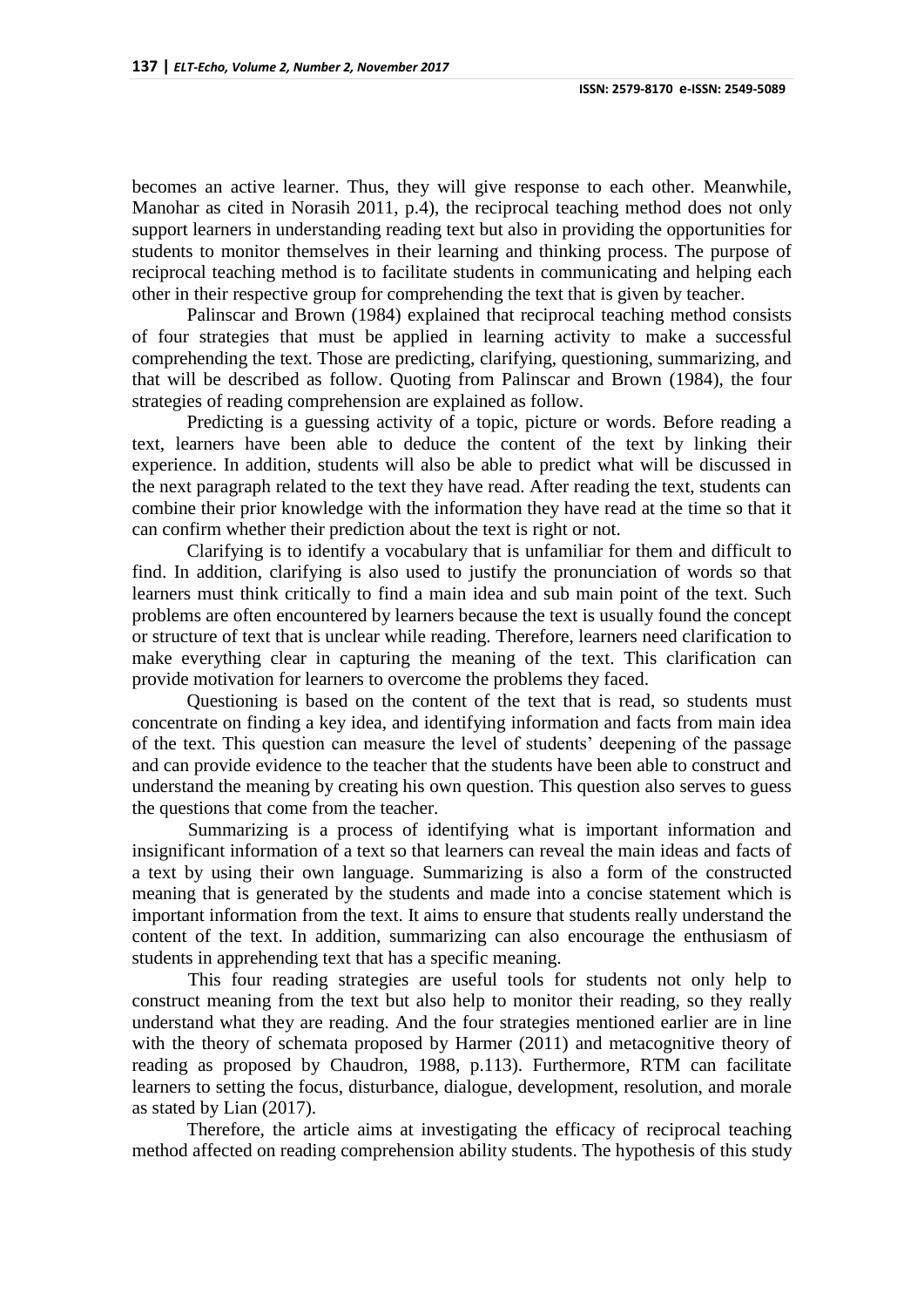emerged that students who are taught using reciprocal teaching method have better reading comprehension than those taught using conventional method.

### **METHOD**

The research design of this study was experimental design. In experimental research design, the researcher was as active agent rather than a passive observer. Experimental research is concerned with the examination of the effect on an independent variable on dependent variable. The independent variable is manipulated through treatment or intervention that is RTM, meanwhile the dependent variable is EFL reading comprehension.

Quasi-experimental design was applied with pre-test and post-test. Since the classroom is not fully handed by the researchers, this design is appropriated to choose. The pre-test was aimed to ensure that the two groups were equally in reading comprehension, meanwhile the post-test was used to compare the score of the two groups to conclude which group gain better score and whether the score is significantly different or not.

The population of this research was all of the classes of the second grade students in MA. Zinul Hasan 1 Genggong, Probolinggo. There were nine classes. Six classes were female and three classes were male. Overall, there are three classes of for science major consisting 1 male class and 2 female classes. Three classes of social studies consisting 1 male class and 2 female classes. And three classes of IAI consisting 1 male class and 2 female classes. Each class consists of 25 students maximum. Overall there are 215 students. The sample was two classes from second grade IAI female by using shuffle, so the entire sample was 44 students. Therefore, there were XI IAI 1 and XI IAI 2, both of them are from female class, where the researcher used coin to divide which one being control group and experimental group. The result was XI IAI 1 was the experimental group, and XI IAI 2 was the control group which both of class had mix levels of reading achievement.

To ensure the ability of the students' reading comprehension, the researcher administered pretest and posttest. The pretest was the test that was conducted before giving the treatment in the research. Meanwhile, the posttest was administered after the treatment. The researchers developed the test specification. The test materials were based on the materials given in the class. There were 30 items emerging hortatory exposition text. The test is an objective test with four options. The specification of the test covers finding main idea, interpreting the word, synonym, and knowing detail information.

The test items were validated by the expert of reading skill. After some revision finally the items are administered in the class. Furthermore, the research was done as long as four weeks. Two weeks was for treatments, and other weeks was for giving pretest and post-test.

On the other hand, the researchers analyzed reliability of the test by using Split Half. The coefficient of reliability used Spearman Brown Formula.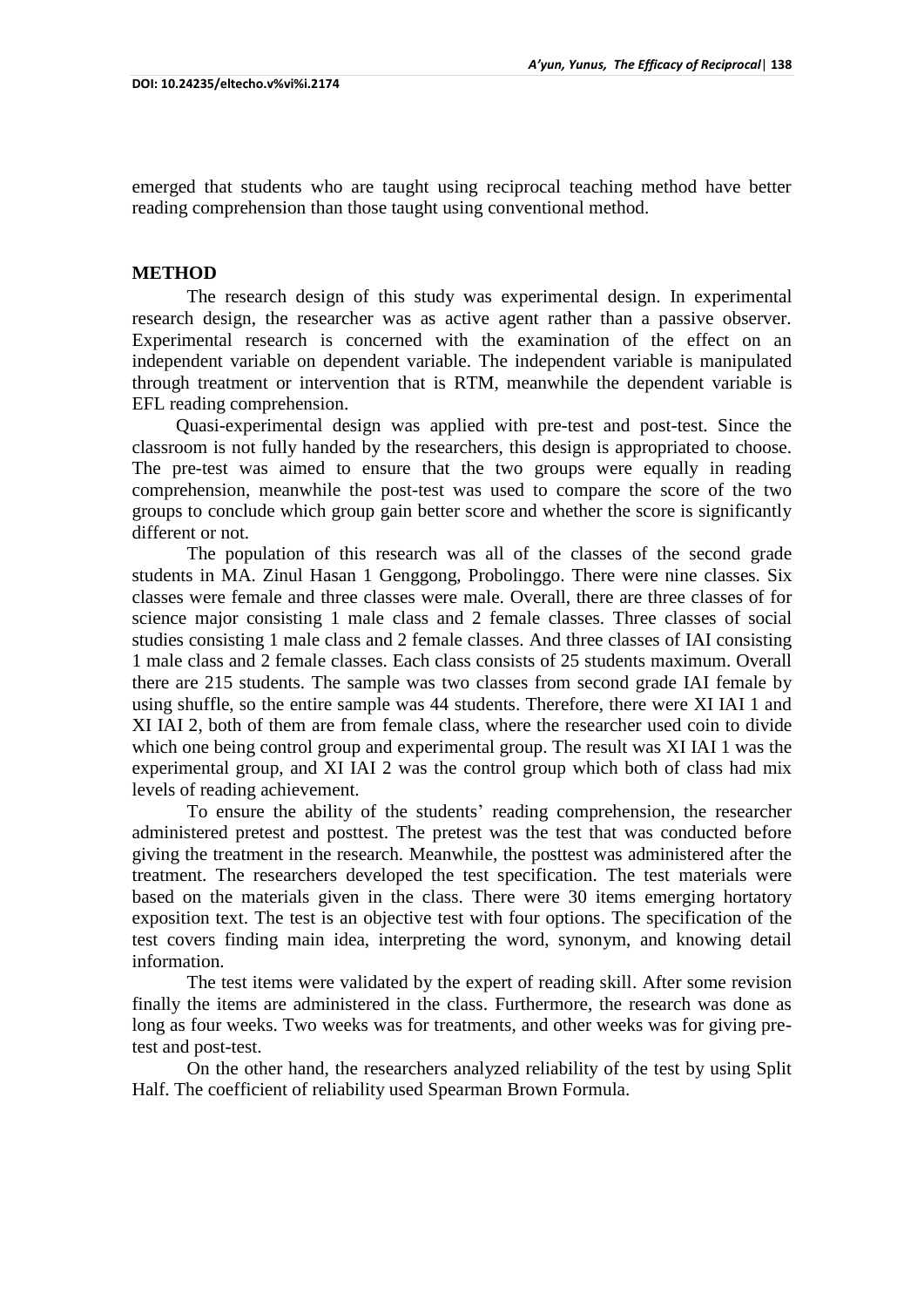# **FINDINGS**

First of all is provided the level of reliability of the test. The classification of coefficient and result of reliability can be seen in Table 1, Table 2, and Table 3.

| <b>Index of Correlation Coefficient</b> | Level of Reliability |  |  |  |  |  |
|-----------------------------------------|----------------------|--|--|--|--|--|
| 1.00                                    | Perfect reliability  |  |  |  |  |  |
| $0.88 - 0.999$                          | Very high            |  |  |  |  |  |
| $0.600 - 0.799$                         | High                 |  |  |  |  |  |
| $0.400 - 0.599$                         | Enough               |  |  |  |  |  |
| $0.200 - 0.399$                         | Low                  |  |  |  |  |  |
| $0.000 - 0.199$                         | Very low             |  |  |  |  |  |
|                                         |                      |  |  |  |  |  |

Table 1 The Classification Coefficient

Table 2 The Result of Reliability Test (pre-test) by Using Split Half

| <b>Reliability Statistics</b>                                                                                                       |                       |                       |                 |  |  |  |
|-------------------------------------------------------------------------------------------------------------------------------------|-----------------------|-----------------------|-----------------|--|--|--|
| Cronbach's Alpha                                                                                                                    | Part                  | Value                 | .674            |  |  |  |
|                                                                                                                                     |                       | N of Items            | 16 <sup>a</sup> |  |  |  |
|                                                                                                                                     | Part                  | Value                 | .515            |  |  |  |
|                                                                                                                                     | $\mathcal{D}_{\cdot}$ | N of Items            | 15 <sup>b</sup> |  |  |  |
|                                                                                                                                     |                       | Total N of Items      | 31              |  |  |  |
| <b>Correlation Between Forms</b>                                                                                                    |                       |                       | .893            |  |  |  |
| Spearman-Brown                                                                                                                      |                       | Equal Length          | .944            |  |  |  |
| Coefficient                                                                                                                         |                       | <b>Unequal Length</b> | .944            |  |  |  |
| Guttman Split-Half Coefficient                                                                                                      |                       |                       |                 |  |  |  |
| a. The items are: soal1, soal2, soal3, soal4, soal5, soal6, soal7, soal8, soal9,<br>soal10, soal11, soal12, soal13, soal14, soal15. |                       |                       |                 |  |  |  |

# Table 3 The Result of Reliability Test (post-test) by Using Split Half

| <b>Reliability Statistics</b>    |                       |                  |                 |  |  |
|----------------------------------|-----------------------|------------------|-----------------|--|--|
| Cronbach's Alpha                 | Part 1                | Value            | .657            |  |  |
|                                  |                       | N of Items       | 16 <sup>a</sup> |  |  |
|                                  | Part 2                | Value            | .491            |  |  |
|                                  |                       | N of Items       | 15 <sup>b</sup> |  |  |
|                                  |                       | Total N of Items | 31              |  |  |
| <b>Correlation Between Forms</b> |                       |                  | .805            |  |  |
| Spearman-Brown                   | Equal Length          |                  | .892            |  |  |
| Coefficient                      | <b>Unequal Length</b> |                  |                 |  |  |
| Guttman Split-Half Coefficient   |                       |                  |                 |  |  |

**a. The items are: soal17, soal18, soal19, soal20, soal21, soal22, soal23, soal24, soal25, soal26, soal27, soal28, soal29, soal30, total.**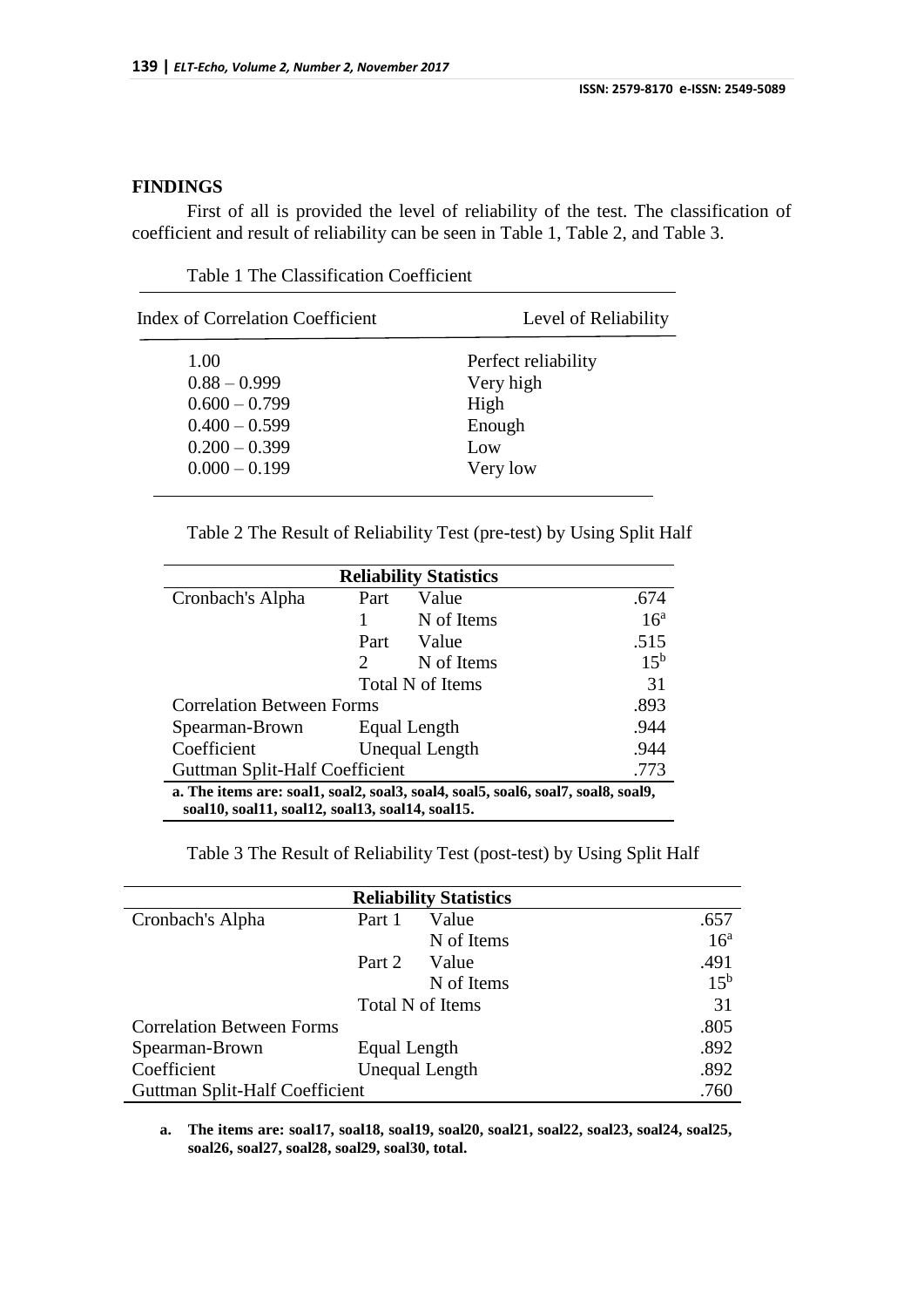**b. The items are: soal1, soal2, soal3, soal4, soal5, soal6, soal7, soal8, soal9, soal10, soal11, soal12, soal13, soal14, soal15.**

Based on the result on Table 2 and 3, it could be known that the coefficient of reliability of pre-test (0.773) and post-test (0.760), so the conclusion was the instruments which were used in this study had a high value. It was based on the classification criteria of reliability 0.600-0.799 in the high level.

The data of obtained from the test was analyzed using *t-test*. According to Mistar (2013), "the t-test is used when the researcher compares two means to find the significance of the difference between the two mean." The researchers used independent t-test to analyze the data because the subject of control group and experimental group was not significantly different in term their ability in reading comprehension. In this case, SPSS 16 for analyzing the data was used.

In analyzing the data, the researchers focused on analyzing the data such as analyzing the test of normality (pre-test) from two groups, testing the homogeneity of covariance (pre-test and post-test) from two groups, comparing independent samples test between experimental group and control group, testing the descriptive statistic and analyzing the hypothesis testing by using SPSS version 16.

| Table 4 The Result Test of Normality for Pre-test (Experimental Group) |                  |                                 |      |                  |    |      |  |  |
|------------------------------------------------------------------------|------------------|---------------------------------|------|------------------|----|------|--|--|
| <b>Tests of Normality</b>                                              |                  |                                 |      |                  |    |      |  |  |
|                                                                        |                  | Kolmogorov-Smirnov <sup>a</sup> |      | Shapiro-Wilk     |    |      |  |  |
|                                                                        | <b>Statistic</b> | Df                              | Sig. | <b>Statistic</b> | Df | Sig. |  |  |
| IAI1                                                                   | .160             | 22                              | .147 | .943             | 22 | .223 |  |  |
| a. Lilliefors Significance Correction                                  |                  |                                 |      |                  |    |      |  |  |

|  | Table 5 The Result Test of Normality for Pre-test (Control Group) |
|--|-------------------------------------------------------------------|
|  |                                                                   |

| <b>Tests of Normality</b>                          |           |                                 |         |                  |    |      |  |  |
|----------------------------------------------------|-----------|---------------------------------|---------|------------------|----|------|--|--|
|                                                    |           | Kolmogorov-Smirnov <sup>a</sup> |         | Shapiro-Wilk     |    |      |  |  |
|                                                    | Statistic | Df                              | Sig.    | <b>Statistic</b> | Df | Sig. |  |  |
| <b>VAR00001</b>                                    | 119       | 22                              | $.200*$ | .950             | 22 | .312 |  |  |
| a. Lilliefors Significance Correction              |           |                                 |         |                  |    |      |  |  |
| *. This is a lower bound of the true significance. |           |                                 |         |                  |    |      |  |  |

Table 4 and 5 showed that it could be seen that the significant value of experimental group was 0.147 and for control group was 0.200. Therefore, in terms of the significant value between experimental and control group was not quite different. It could be concluded that the significant value of experimental group (0.147) and control group (0.200) was higher than 0.05, so  $H_0$  from experiment and control group was accepted because the data from experimental and control group was normally distributed.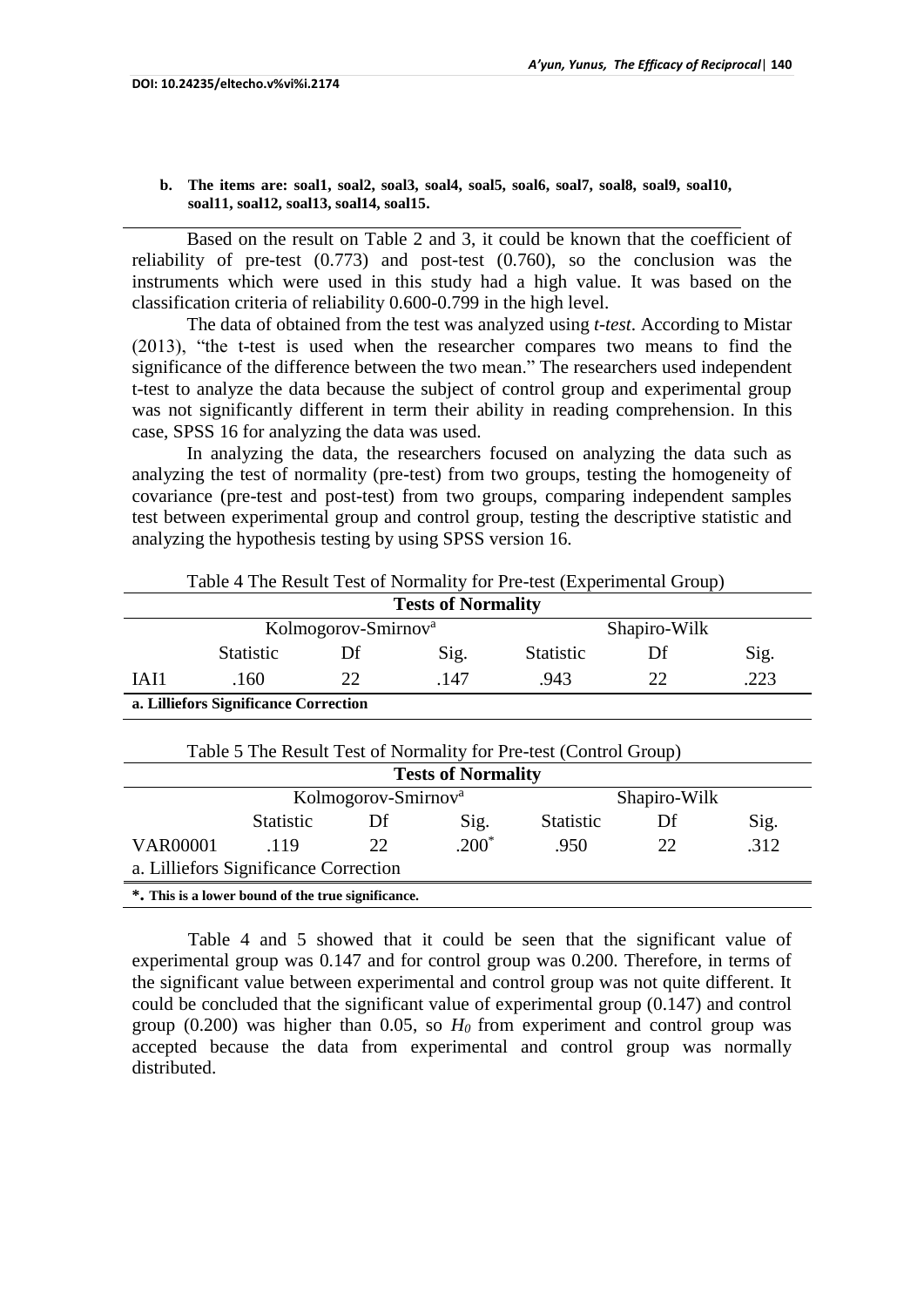| Table 6 The Result Test of Homogeneity (pre-test) |     |     |      |  |  |  |
|---------------------------------------------------|-----|-----|------|--|--|--|
| <b>Test of Homogeneity of Variances</b>           |     |     |      |  |  |  |
| Levene Statistic                                  | df1 | df2 | Sig. |  |  |  |
| 1 482                                             |     |     | 230  |  |  |  |

Based on the result of test of homogeneity on Table 6, the significant value was 0.230. It could be concluded that the significant value (0.230) was higher than 0.05, so *H<sup>0</sup>* was accepted. The population that was used by the researcher had same variant (homogeneous).

|           | <b>Independent Samples Test</b>   |                        |           |          |            |                                     |                        |                                 |          |                                                             |  |
|-----------|-----------------------------------|------------------------|-----------|----------|------------|-------------------------------------|------------------------|---------------------------------|----------|-------------------------------------------------------------|--|
|           | Levene's Test<br>for Equality of  |                        |           |          |            | t-test for Equality of Means        |                        |                                 |          |                                                             |  |
|           |                                   |                        | Variances |          |            |                                     |                        |                                 |          |                                                             |  |
|           |                                   | F                      | Sig.      | T        | Df         | Sig.<br>$(2 -$<br>taile<br>$\rm d)$ | Mean<br>Diffe<br>rence | Std.<br>Error<br>Differ<br>ence | Lower    | 95%<br>Confidence<br>Interval of the<br>Difference<br>Upper |  |
| nil<br>ai | Equal<br>variances<br>assumed     | 1.48<br>$\overline{2}$ | .230      | .79<br>9 | 42         | .429                                | 2.955                  | 3.697                           | $-4.506$ | 10.415                                                      |  |
|           | Equal<br>variances<br>not assumed |                        |           | .79<br>9 | 40.<br>434 | .429                                | 2.955                  | 3.697                           | $-4.515$ | 10.424                                                      |  |

The above-table was the result of independent sample T-test of pre-test. The researcher used independent sample T-test for pre-test to analyze the data. The *t* value of both groups was .799. Then, the *df* of experimental group was 42; the control group was 40.434. The significant of two tailed from both of groups was .429, and it was higher than 0.05. The mean difference from both of groups was 2.955. It indicated that both groups had the same scores in pre-test.

Table 8 The Result Test of Homogeneity (post-test) **Test of Homogeneity of Variances**

| Levene           | df1 | ብfን | Sig. |
|------------------|-----|-----|------|
| <b>Statistic</b> |     |     |      |
| 3.213            |     | ⊿າ  | 080  |

Based on the result of test of homogeneity on the table 8, the significant value was 0.80. It could be concluded that the significant value (0.80) was higher than 0.05.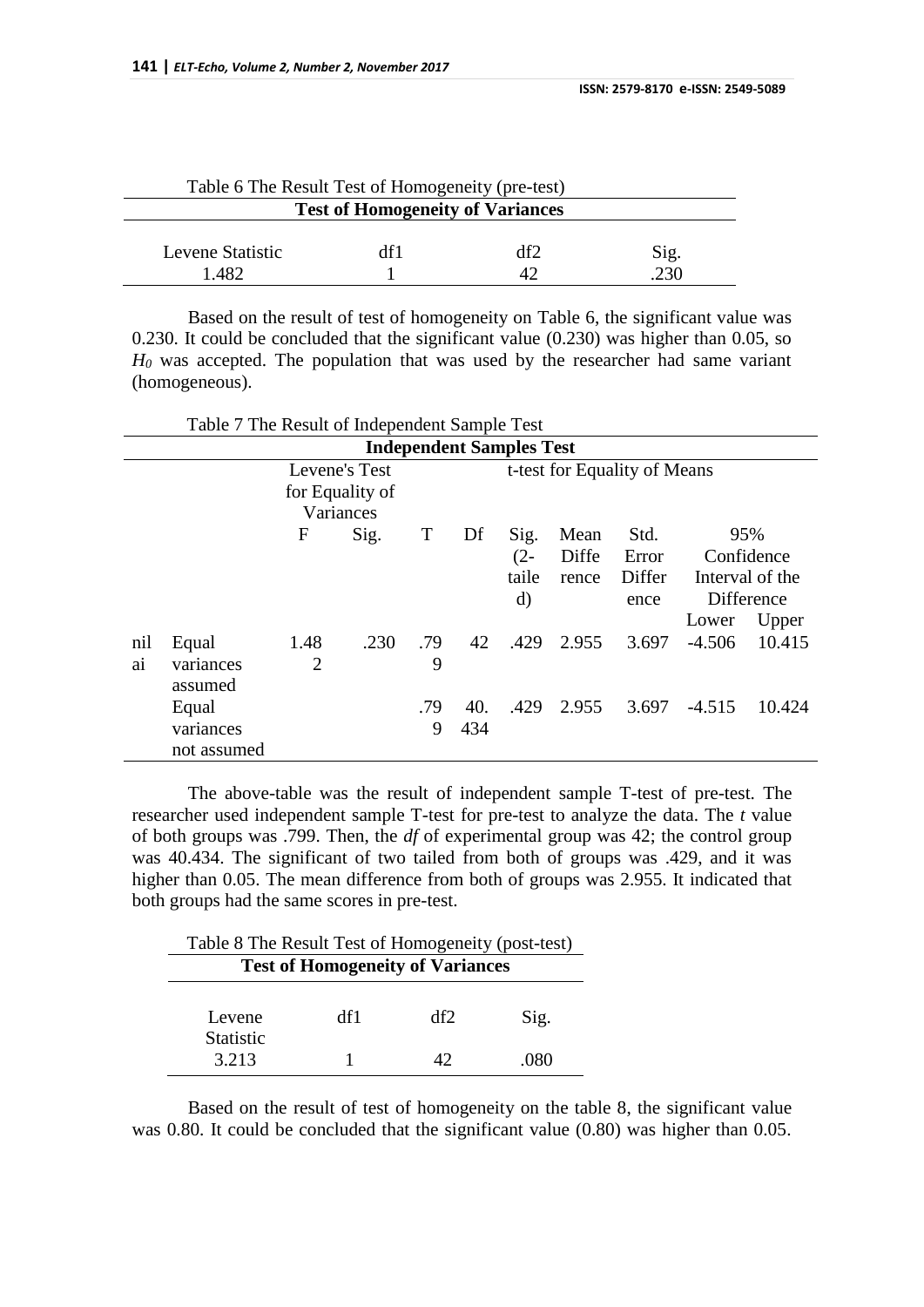*H<sup>0</sup>* was accepted, so the population that was used by the researcher had same variant (homogeneous).

| Table 9 The result of descriptive statistic |    |       |       |          |        |           |        |  |  |
|---------------------------------------------|----|-------|-------|----------|--------|-----------|--------|--|--|
| <b>Descriptive Statistics</b>               |    |       |       |          |        |           |        |  |  |
|                                             | N  | Minim | Maxim | Sum      | Mean   | Std.      | Varian |  |  |
|                                             |    | um    | um    |          |        | Deviation | ce     |  |  |
| Kelas control                               | 22 | 55.00 | 84.00 | 1587.0   | 72.136 | 9.42790   | 88.885 |  |  |
|                                             |    |       |       | $\Omega$ | 4      |           |        |  |  |
| Kelas                                       | 22 | 64.00 | 92.00 | 1761.0   | 80.045 | 7.43529   | 55.284 |  |  |
| experiment                                  |    |       |       | $\theta$ | 5      |           |        |  |  |
| Valid N                                     | 22 |       |       |          |        |           |        |  |  |
| (listwise)                                  |    |       |       |          |        |           |        |  |  |

Based on Table 9, the researchers analyze the result of descriptive statistic of this study. The researcher used XI IAI 1 as an experimental group and XI IAI 2 as a control group which consisted of 22 students of each class. On the control group showed that the minimum score that students got before getting the treatment was 55.00, and for experimental group was 64.00. Furthermore, experimental and control groups were not satisfying the KKM (75.00). The maximum score of control group after getting the treatment was 84.00, and for experimental group was 92.00. Then, the mean score of control group was 72.14; also, the mean score of experimental group was 80.05. It could be concluded that experimental group had the higher mean score than control group; also, the mean score of experimental group had satisfied based on the KKM (75.00) of the school.

| Table TO The Result of Hypothesis Testing |                                 |      |               |     |     |          |             |                              |       |                 |
|-------------------------------------------|---------------------------------|------|---------------|-----|-----|----------|-------------|------------------------------|-------|-----------------|
|                                           | <b>Independent Samples Test</b> |      |               |     |     |          |             |                              |       |                 |
|                                           |                                 |      | Levene's Test |     |     |          |             | t-test for Equality of Means |       |                 |
|                                           |                                 |      | for Equality  |     |     |          |             |                              |       |                 |
|                                           |                                 |      | of Variances  |     |     |          |             |                              |       |                 |
|                                           |                                 | F    | Sig.          | t   | Df  | Sig.     | Mea         | Std.                         |       | 95%             |
|                                           |                                 |      |               |     |     | $(2 -$   | $\mathbf n$ | Error                        |       | Confidence      |
|                                           |                                 |      |               |     |     | taile    | Diffe       | Differ                       |       | Interval of the |
|                                           |                                 |      |               |     |     | $\rm d)$ | renc        | ence                         |       | Difference      |
|                                           |                                 |      |               |     |     |          | e           |                              | Lowe  | Upper           |
|                                           |                                 |      |               |     |     |          |             |                              | r     |                 |
| Nilai                                     | Equal                           | 3.21 | .080          | 3.0 | 42  | .004     | 7.90        | 2.560                        | 2.743 | 13.075          |
|                                           | variances                       | 3    |               | 90  |     |          | 9           |                              |       |                 |
|                                           | assumed                         |      |               |     |     |          |             |                              |       |                 |
|                                           | Equal                           |      |               | 3.0 | 39. | .004     | 7.90        | 2.560                        | 2.735 | 13.084          |
|                                           | variances                       |      |               | 90  | 83  |          | 9           |                              |       |                 |
|                                           | not                             |      |               |     | 6   |          |             |                              |       |                 |
|                                           | assumed                         |      |               |     |     |          |             |                              |       |                 |

 $T$  able 10 The Result of Hypothesis  $T_{\text{c}}$  at  $\frac{1}{2}$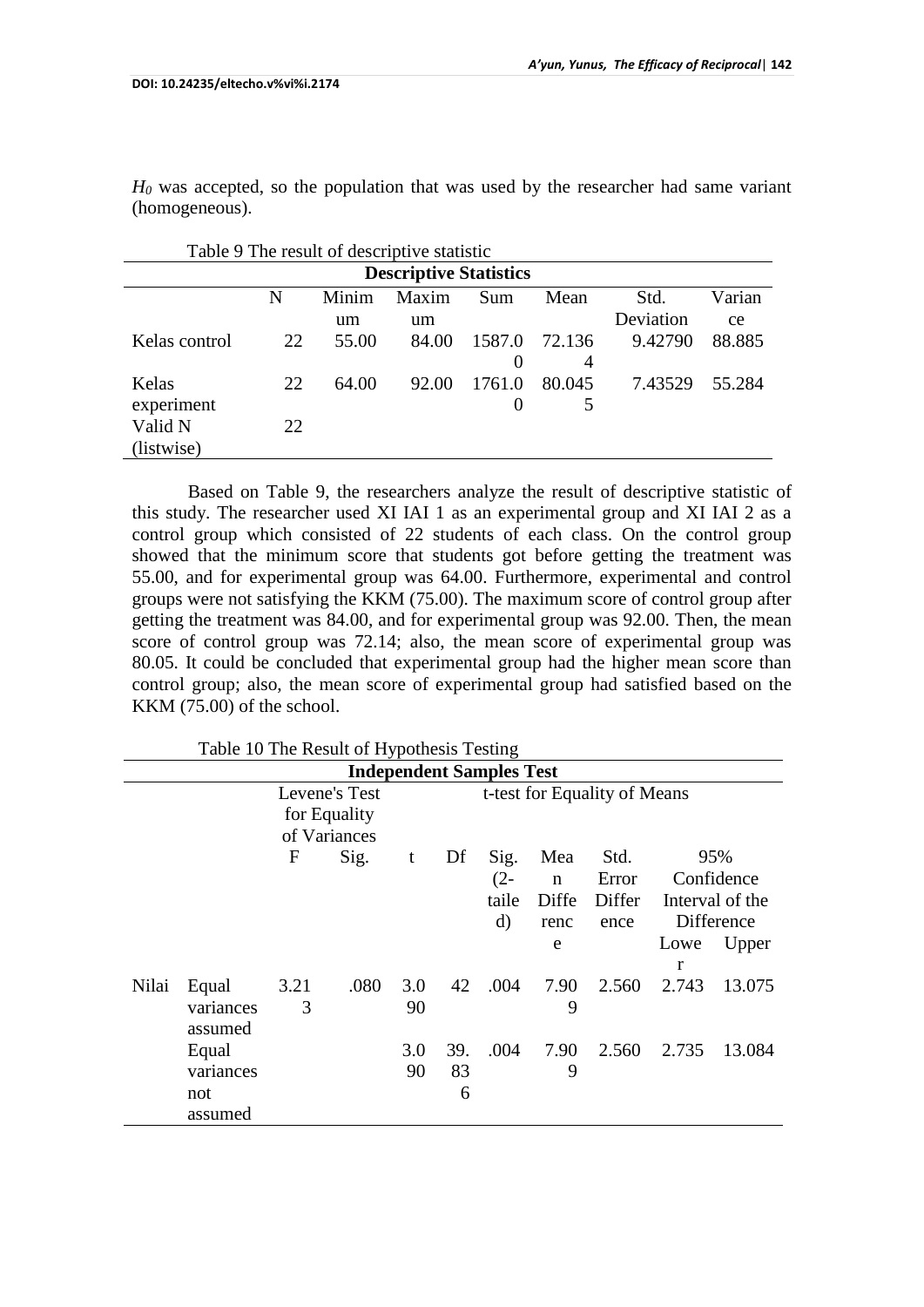By analyzing the data above, the researchers found the average score of the experimental group was 80.05 while the average score of the control group was 72.14. From the result of the independent T-test above, it was found from both of the groups that the value of  $t = 3.090$  while the significant (2-tailed) was .004; also, it was lower than 0.05. Thus,  $H_0$  was rejected. The last step was testing the hypothesis. After checking out the table, it was found that *t* critical was 3.090 while *df* was 42, and critical value at level of significant 0.05 was 2.080. The *t* (3.090) was higher than critical value (2.080) at level significant 0.05. Based on what had been stated above, the researchers concluded that students taught by using reciprocal teaching method was better than the students taught using the conventional method.

### **DISCUSSIONS**

Based on the research finding of this study, the researcher claimed that reciprocal teaching method had significant effect on reading comprehension to EFL students. To prove of the research finding, Bess as cited (in Carter 1997) argued that reciprocal teaching was an instructional method to improve students' understanding, especially in improving students' reading comprehension. In addition, this method provided various strategies to make it easier for students to understand the text so that students and teachers could easily master and understand this method to be applied.

As quoted from Palinscar (1986), he declared that in predicting, the students should predict or guess what the content was about through topic and picture. Next, in clarifying, the students clarified the unrecognized vocabulary. Then, in questioning, the students got questions from the teacher related to measure their level of comprehension of the text. The last, in summarizing, the students were asked to conclude or summarize the content of the text by using their own word. Those were some reasons why reciprocal teaching method was effective on reading comprehension ability students.

The practice in the classroom is divided into pre-reading, while-reading, and post-reading activities emerging the four steps of RTM. The reading process should be started with respecting the prior experience and knowledge possessed by the students. The reading materials and topics that used and discussed in the classroom should be attempted as close as possible with the students' lives, should be interesting for students, and suitable with the students' language proficiency. There should be enough room for students to express their opinions. Students should be encouraged to respond to the questions about particular reading materials.

These findings support the previous finding with related topic. To mention for example, Soonthornmanee (2002) investigated metacognitive awareness and comprehension monitoring as employed by RTM involving summarization, questiongeneration, clarification, and prediction. Following the procedures of RTM by adding guided questions to his study, he revealed that RTM helped the less-skilled readers and also improve their reading comprehension.

In addition to that, Alfassi (1998) investigated the effects of strategy instruction on reading comprehension. His result confirms the effectiveness of RTM in teaching reading. As he mentioned in his paper that the results of this study support the implementation of strategy instruction aimed at fostering self-monitoring skills within a reading comprehension curriculum. The results demonstrate that reciprocal teaching is a viable instructional technique that can be implemented successfully within large, intact,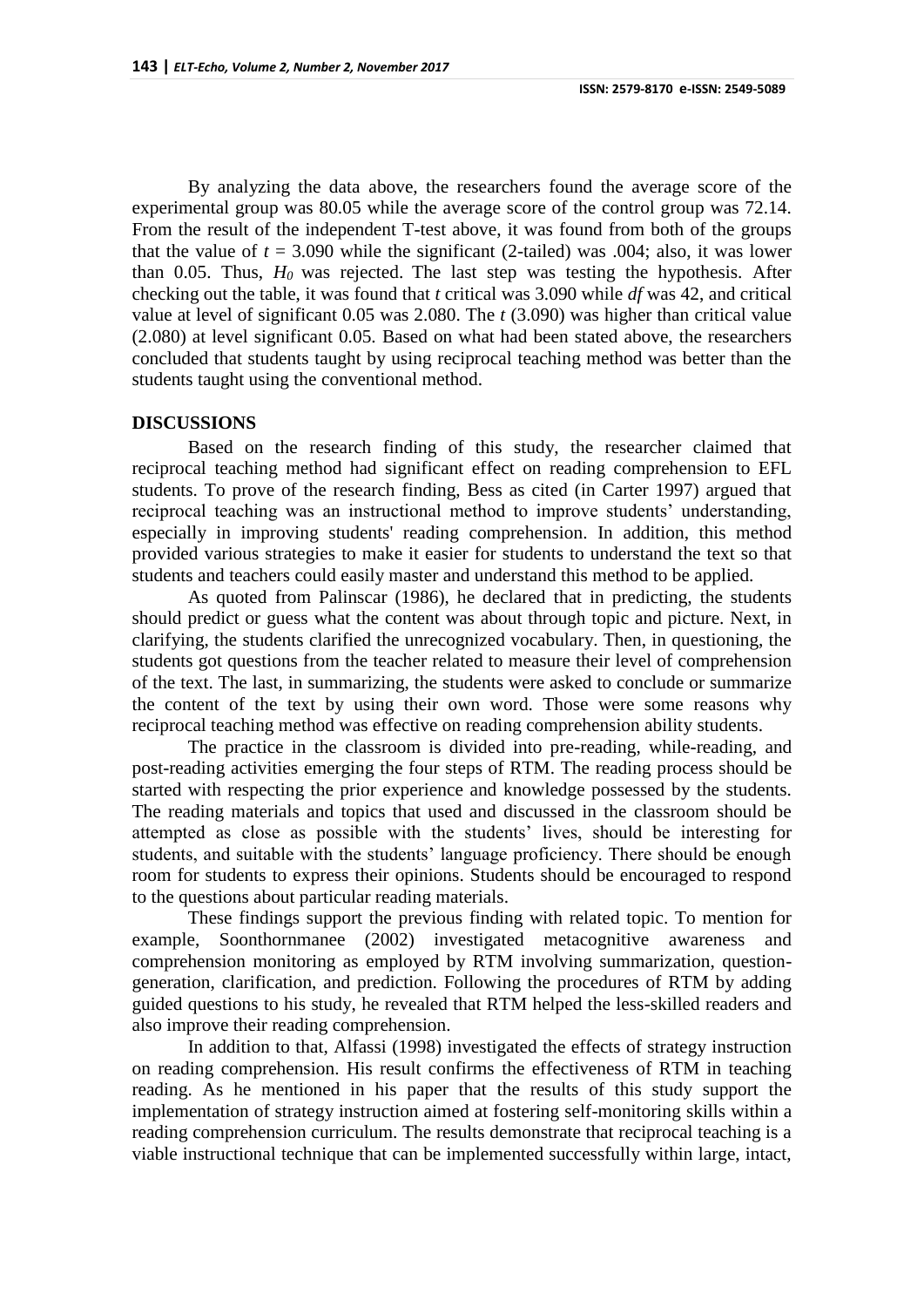remedial reading high school classes as part of the curriculum. These findings further support the practice of teaching strategies in a group setting in addition to providing instruction adjusted to student difficulties. This study lends additional support to recent research on the reading process that views the development of reading comprehension as a process of emerging expertise, where readers develop strategies that help them to construct meaning from text and teaching is viewed as an active, constructive process in which teachers and students mediate and negotiate the meaning of their reading (Alfassi, 1998, p. 326).

Finally, after analyzing and reviewing methods which were discussed in the previous sub topics, it showed that RTM has significantly affected to students' reading comprehension ability of the second grade of MA. ZAINUL HASAN 1 Genggong, Probolinggo. This result is not conflicting to the previous findings done by other researchers. It is strongly believed that RTM is valuable method to be implemented in the EFL reading especially in Indonesian context as it is engaging students to optimally use schemata and metacognitive theory. Therefore, emerging questions in reading process (monitoring) facilitate EFL readers to aware of their reading activities.

## **CONCLUSIONS**

The study showed that there was a significant difference effect on reading comprehension to EFL students of those taught using reciprocal teaching method and those taught using conventional; also, it gave a higher effect on reading comprehension ability, especially at second grade students. The researcher had already proven it. By using reciprocal teaching method, students could improve their reading comprehension to EFL students. There is a challenge emerges in this study that reading habit performed by the students is still low. There is a need for further investigation to motivate students in developing their habit of reading. In addition to that, there is also need to investigate further to the comprehension level 3 that is critical or creative reading. This is based on the need when the students of senior high school want to continue to higher education. It will be better if the concern is more to critical reading than to literal or inferential comprehension.

### **REFERENCES**

Alfassi, M. (1998). Reading for Meaning: Ther Efficacy of Reciprocal Teaching in Fostering Reading Comprehension in High School Students in Remedial Reading Classes. *American Educational Research Journal, Vol. 35 (2), pp. 309-332.*

Anderson, J Charles. 2000. *Assesing Reading*. Cambridge University Press.

Basuki, I., H. (2015). *Assessment Pembelajaran.* Bandung: Remaja Osdakarya Offset.

Cahyono, B. Y., & Widiati, U. (2006). The teaching of EFL reading in the Indonesian context: The state of the art. *TEFLIN Journal, 7(1), 36-58.*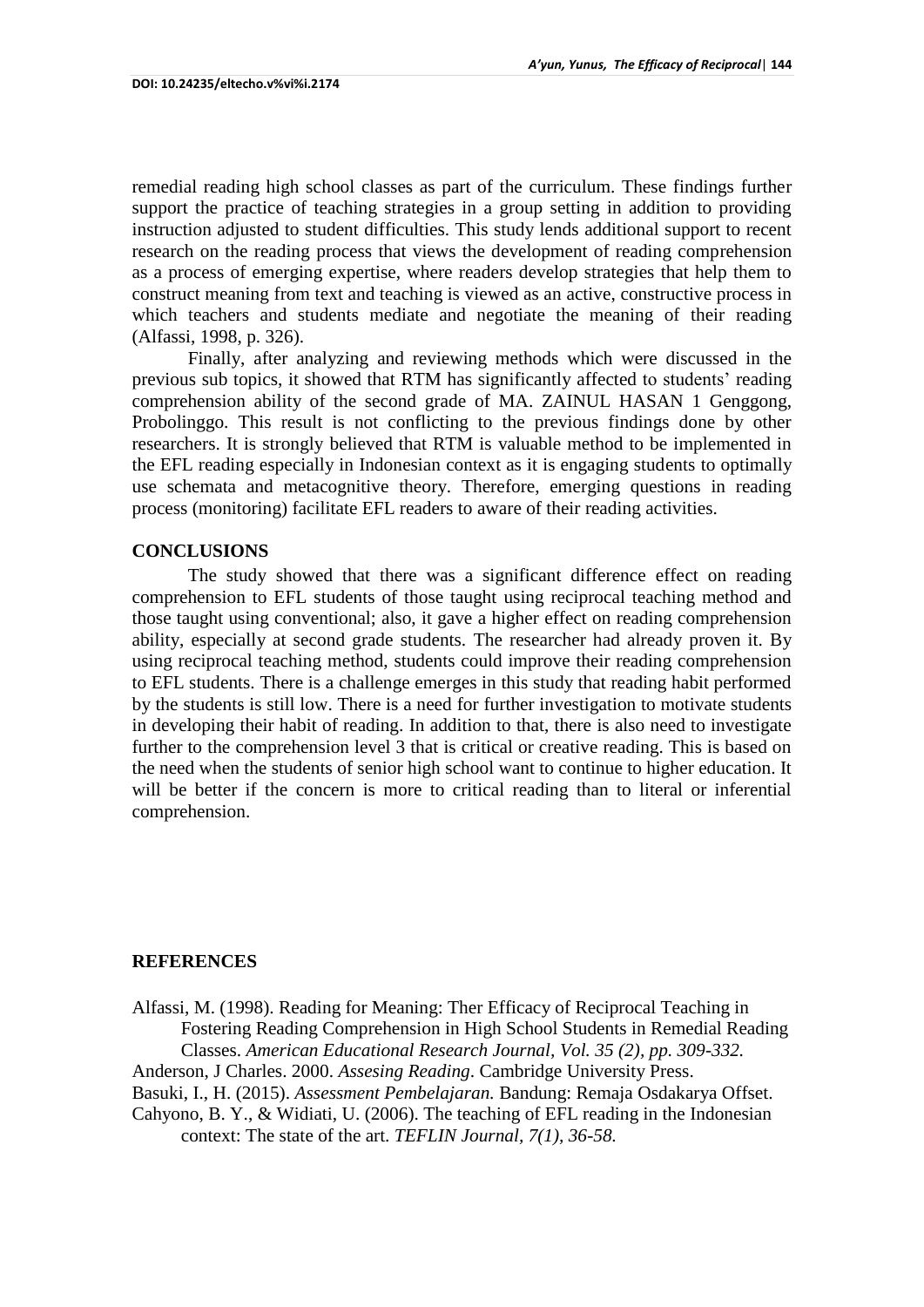Cahyono, B.Y. & Mukminatien, N. (2011). *Techniques and Strategies to Enhance English Language Learning.* Malang: State University of Malang Press.

Carrell, P. L., Devine, J., & Eskey, D. E. (Eds.) 1988. *Interactive approaches to second language reading*. Cambridge: Cambridge University Press.

Carrell, P. L. 1988. Introduction. In P. L. Carrell, J. Devine, & D. E. Eskey (Eds.), *Interactive approaches to second language reading (pp. 1-7).* Cambridge: Cambridge University Press.

Carter, C., J. (1997). *Why Reciprocal Teaching?* (online), [\(http://www.ascd.org/publications/educationalleadership/mar97/vol54/num06/W](http://www.ascd.org/publications/educationalleadership/mar97/vol54/num06/Why-Reciprocal-Teaching%C2%A2.aspx) [hy-Reciprocal-Teaching%C2%A2.aspx,](http://www.ascd.org/publications/educationalleadership/mar97/vol54/num06/Why-Reciprocal-Teaching%C2%A2.aspx) accessted in 28 March 2017)

Choo, T, O, L., Eng, T, K., & Ahmad, N. (2011). Effcets of Reciprocal Teaching Strategies. *The reading matrix*. Vol 11 (2): 140-148.

Cresswell, J. (2012). *Research Design Pendekatan Kualitatif, Kuantitatif, dan Mixed;*  Cetakan ke-2, Yogyakarta: Pustaka Pelajar.

Dubin, F., & Bycina, D. 1991. Academic reading and the ESL/EFL teacher. In M. Celce-Murcia (Ed.), Teaching English as a second or foreign language $(2<sup>nd</sup>$  ed.) (pp. 195-215). Boston: Heinle & Heinle.

Gay, L. R. (1992). *Educational Research* (4<sup>th</sup> Ed). New York:Merril.

- Harmer, J. (1991). *The Practice of English Language Teaching*. Longman: Third Edition
- Kirk, R. E. (1995). *Experimental Design: Procedures for the Behavioral Sciences* (3rd edn). Pacific Grove, CA: Brooks/Cole.

Lian, A. 2017. Reading for Emotion with ICT Tools. Chen, W. et al. (Eds.) (2017). *Proceedings of the 25th International Conference on Computers in Education. New Zealand: Asia-Pacific Society for Computers in Education*

Mistar. J. (2013). *Hand out Statistic for Language Teaching Studies.* Malang. University of Islam Malang Press.

Nimasari, E., P. (2016). Critical Discourse Analysis in Teaching Reading. Journal on *English as a Foreign Language, Vol. 6 (2), pp. 199-130.*

Norasih, Ni K. (2011). *The Influence of Reciprocal Teaching Learning Model on Reading Comprehension in Terms of the Concept Students' Academic,* (online), [\(http://download.portalgaruda.org/article.php?article=259102&val=7031&title,](http://download.portalgaruda.org/article.php?article=259102&val=7031&title) accessted in 7 April 2017)

Nunan, D. (1991). *Language Teaching Methodology.* Prentice Hall International English Language Teaching.

OECD. (1999). *Measuring student knowledge and skills: A framework for assessment*. Paris: OECD.

Palincsar, A. & Brown, A. (1984). Reciprocal teaching of comprehension-fostering and comprehension-monitoring activities. *Cognition and Instruction*. Vol 1 (2): 117- 175.

Palinscar A. (1986). *Reciprocal Teaching.* Teaching/Learning Strategies.

Silberstein, S. (1987). Lets take another look at reading: Twenty-five years of reading instruction. Language Teaching Forum, 25(4):18-35.

Soonthornmanee, R. (2002). The Effect of the Reciprocal Teaching Approach on the Reading Comprehension of EFL Students. *RELC Journal, Vol. 33 (2), pp. 125- 141.*